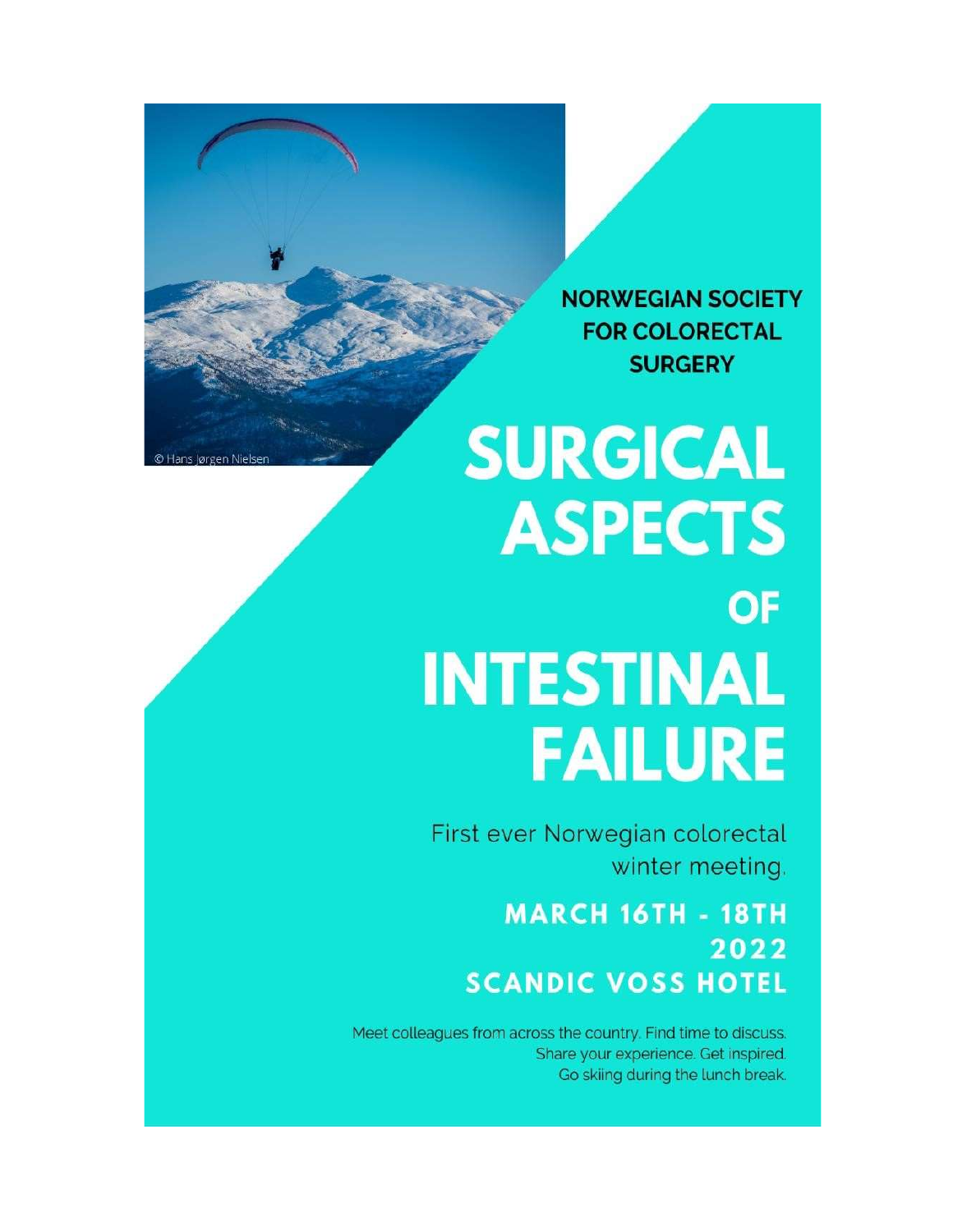# Join us in Voss!

## **UP-TO-DATE KNOWLEDGE FOR ALL INTERESTED SURGEONS.**

Confirmed international speakers:

- Gordon Carlson, UK
- Marja Boermeester, NL
- Mattias Soop, SWE
- Palle Jeppesen, DK

### Topics covered:

- Prevention of the hostile abdomen and fistulas
- Primary management of the hostile abdomen
- Definitive surgery who, what, when?
- Handling disability short bowel syndrome

This event is arranged by Norsk Forening for Kolorektal Kirurgi / Norwegian **Society for Colorectal Surgery.** For more information and registration please visit kolorektal.no

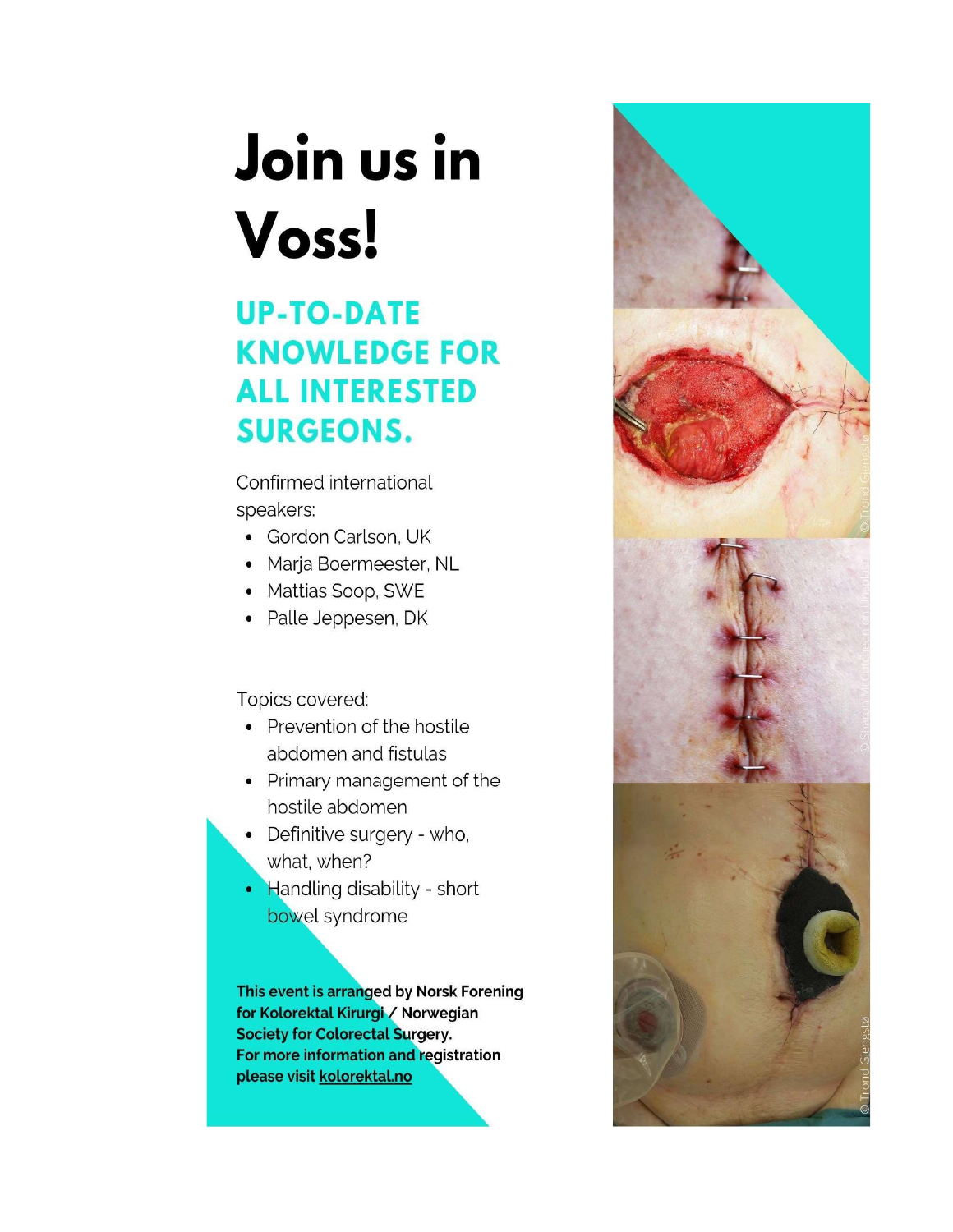### PROGRAM: Surgical aspects of intestinal failure

Prevention and management

NFKK spring meeting Voss Norway, 16 th -18 th March 2022

#### Wednesday 16<sup>th</sup> of March

- 15.00 20.00 Arrival and check-in
- 20.00 Dinner
- 21.30 Get-together

#### Thursday 17th of March

07.30-08.00 Registration. Coffee and tea (breakfast is served between 06.30 and 08.00) 08.00-08.15 Opening and Welcome by the NFKK board

#### 08.15-12.00 SESSION ONE: HOW TO STAY OUT OF TROUBLE Prevention of hostile abdomen and fistulas. Chair: L Hårklau, S Busund

| 0815-0830 | Case presentation                                                                                        |                                                                       | K Nordland, NO      |  |
|-----------|----------------------------------------------------------------------------------------------------------|-----------------------------------------------------------------------|---------------------|--|
| 0830-0900 | Preoperative optimalisation                                                                              |                                                                       |                     |  |
|           | 0830-0845                                                                                                | Surgical factors – elective, timing of<br>surgery                     | M. Gaard NO         |  |
|           | 0845-0900                                                                                                | Anaesthetic factors - elective and<br>acute preoperative preparations | K. Baksaas-Aasen NO |  |
| 0900-0930 | How to avoid anastomotic leakage, technical<br>considerations to avoid bowel damage/leakage              | K. Thorsen NO                                                         |                     |  |
| 0930-0945 | Identifying postoperative leakage and timing of<br>reoperation                                           |                                                                       | S. Norderval NO     |  |
| 0945-1000 | Coffee break                                                                                             |                                                                       |                     |  |
| 1000-1030 | Abdominal perforations/leakage: suture, divert or<br>M. Boermeester NL<br>damage control and second look |                                                                       |                     |  |
| 1030-1100 | Special considerations in IBD                                                                            |                                                                       | T. Øresland NO      |  |
| 1100-1130 | The path to a hostile abdomen - exemplified by cases                                                     |                                                                       | G. Carlson UK       |  |
| 1130-1200 | audience, questions                                                                                      | Case discussions with panel and interaction with                      | K. Nordland, NO     |  |

- 12.00-16.00 LUNCH AND SKI BREAK (Lunch is served between 12.00 and 12.30)
- 15.45-16.15 Coffee and cake

#### 16.15-19.30 SESSION TWO: MANAGEMENT OF THE HOSTILE ABDOMEN

Primary management of the hostile abdomen: who, what, when. Chair: JM Næsgaard, T Gjengstø

| 16.15-16.35 | Handling the open abdomen - How I do it         | M. Gaard, NO       |
|-------------|-------------------------------------------------|--------------------|
| 16.35-16.55 | Handling the open abdomen - How I do it         | A. Sæternes, NO    |
| 16.55-17.15 | Handling of the open abdomen - How I do it      | G. Carlson, UK     |
| 17.15-17.30 | <b>Break</b>                                    |                    |
| 17.30-18.00 | Open abdomen from a stoma nurse perspective     | T. Olsen, NO       |
| 18.00-18.45 | Enterocutanous fistula, surgical considerations | M. Boermeester, NL |
| 18.45-19.30 | Panel discussion                                |                    |
| 20.00       | <b>Dinner</b>                                   |                    |